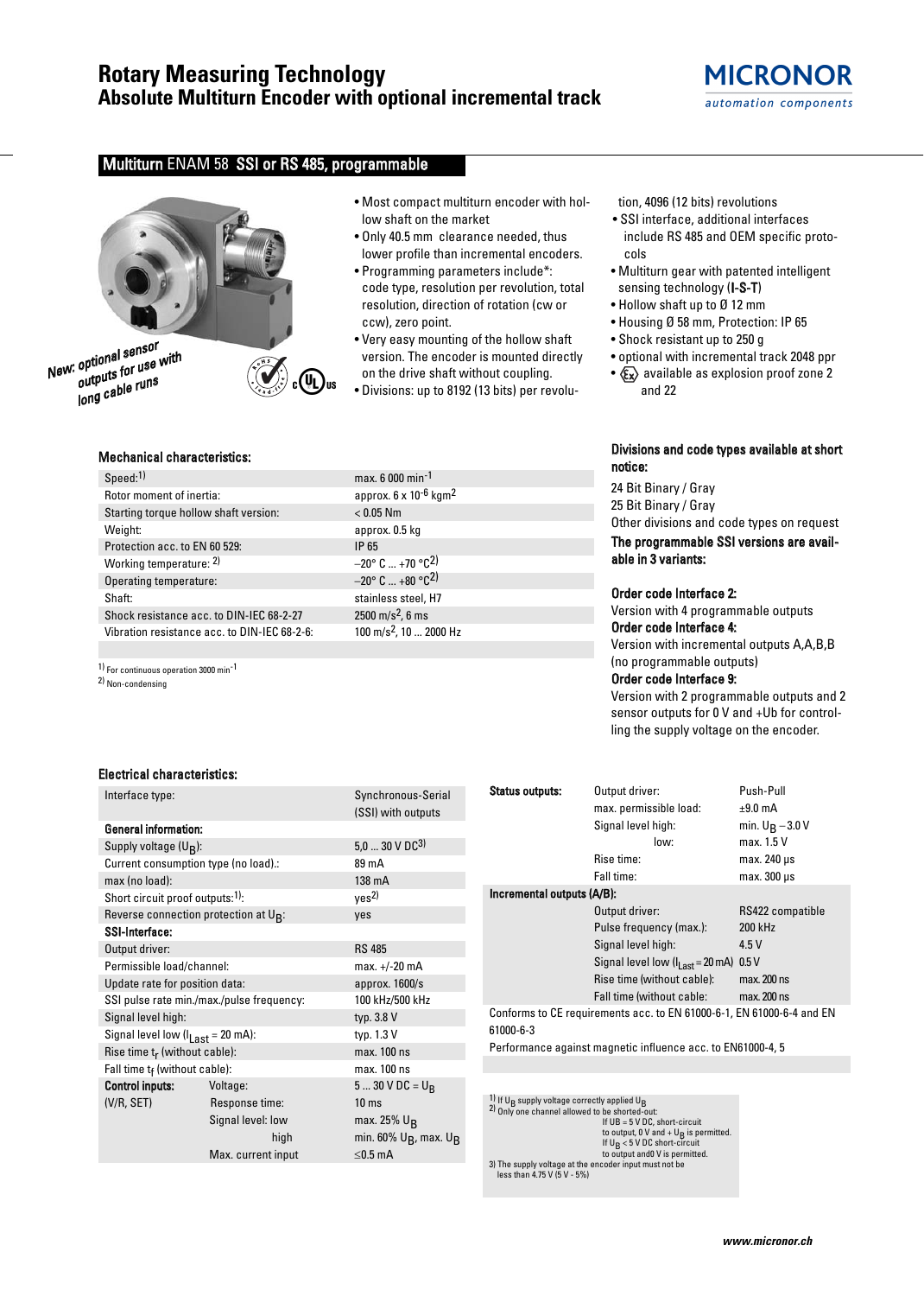# Multiturn ENAM 58 SSI or RS 485, programmable

### **Control inputs:**

# F/R input for change of direction:

The encoder can output increasing code values when the shaft is rotated either clockwise or counter-clockwise (when looking from the shaft side).

There are two methods for selecting the appropriate option:

- 1. Via a hardware configuration of the F/R input BEFORE powering up the encoder
- 2. By programming the device using the Micronor programming tool.

The following table shows the function selection dependent on hardware and software settings:

Hardware configuration of the F/R input:

| Hardware configuration                    | Programmed selection using the | Function:                               |
|-------------------------------------------|--------------------------------|-----------------------------------------|
| of the F/R input                          | Micronor programming tool      | increasing code value when the shaft is |
|                                           |                                | in the following direction:             |
| "low" (OV) on the $F/R$ input $(=cw)$     | <b>CW</b>                      | <b>CW</b>                               |
| "high" $(+UB)$ on the F/R input $(= ccw)$ | <b>CW</b>                      | <b>CCW</b>                              |
| "low" (OV) on the $F/R$ input $(=cw)$     | ccw                            | ccw                                     |
| "high" $(+UB)$ on the F/R input $(= ccw)$ | <b>CCW</b>                     | <b>CCW</b>                              |

#### Notes:

- Any hardware configuration of the F/R input must take place BEFORE powering up the encoder!
- If the F/R input is not configured, then a 0V configuration will apply (default condition)!
- If the direction of rotation is changed due to the F/R configuration, without activating the SET function again, and if the encoder is also then powered up again, a new position value may be outputted, even if the physical shaft position of the encoder has not moved! This is due to internal conversion processes.

The start-up procedure for the encoder should therefore follow this sequence:

- 1. Determine the count direction of the encoder either via the F/R input or via programming
- 2. Apply power to the encoder
- 3. Activate the SET function, if desired (see SET input below)

– If using a cable wire to configure the F/R input, then for EMC reasons the

wire should not remain open but should be tied either to 0V or UB! – The response time of the F/R input with  $UB = 5...30$  V DC power supply is 10 ms.

# SET input:

This input is used for a one-time alignment (zeroing) of the encoder immediately after installation. A high control pulse (+UB) applied to this input for a minimum of 10 ms will reset the current encoder position to the pre-programmed setpoint value.

#### Notes:

- The SET function should only be implemented when the encoder shaft is at rest.
- For the duration of the SET pulse the SSI interface does not function and therefore does not output any valid position values! In order to avoid malfunctions, no SSI clock pulse should occur during the SET pulse.

### **Encoder outputs1)**

| Output | Default-function:             |
|--------|-------------------------------|
| A1:    | battery control <sup>2)</sup> |
| A2:    | not activated <sup>2)</sup>   |
| A3:    | not activated <sup>2)3)</sup> |
| A4:    | not activated <sup>2)3)</sup> |

1) Not available for versions with incremental track 2) Programmable with the optional programming

software 3) With the order code Interface 9 assigned to the

sense outputs

The outputs are not activated in the factory setting (default). They can be activated and defined with the optional Micronor programming software e.g. limit switch, overspeed and temperature control etc.

The programming of the setpoint can be carried out with Micronor's programming software or can, on request, be done in advance at the factory. The default value is zero. However any value within the encoder's measuring range can be defined.

- If a cable wire is used to configure the SET input, then for EMC reasons the wire should not remain open but should if at all possible be tied to 0 V, provided no SET pulse is triggered! - The response time of the SET input with +UB = 5 … 30 V DC power supply is 10 ms.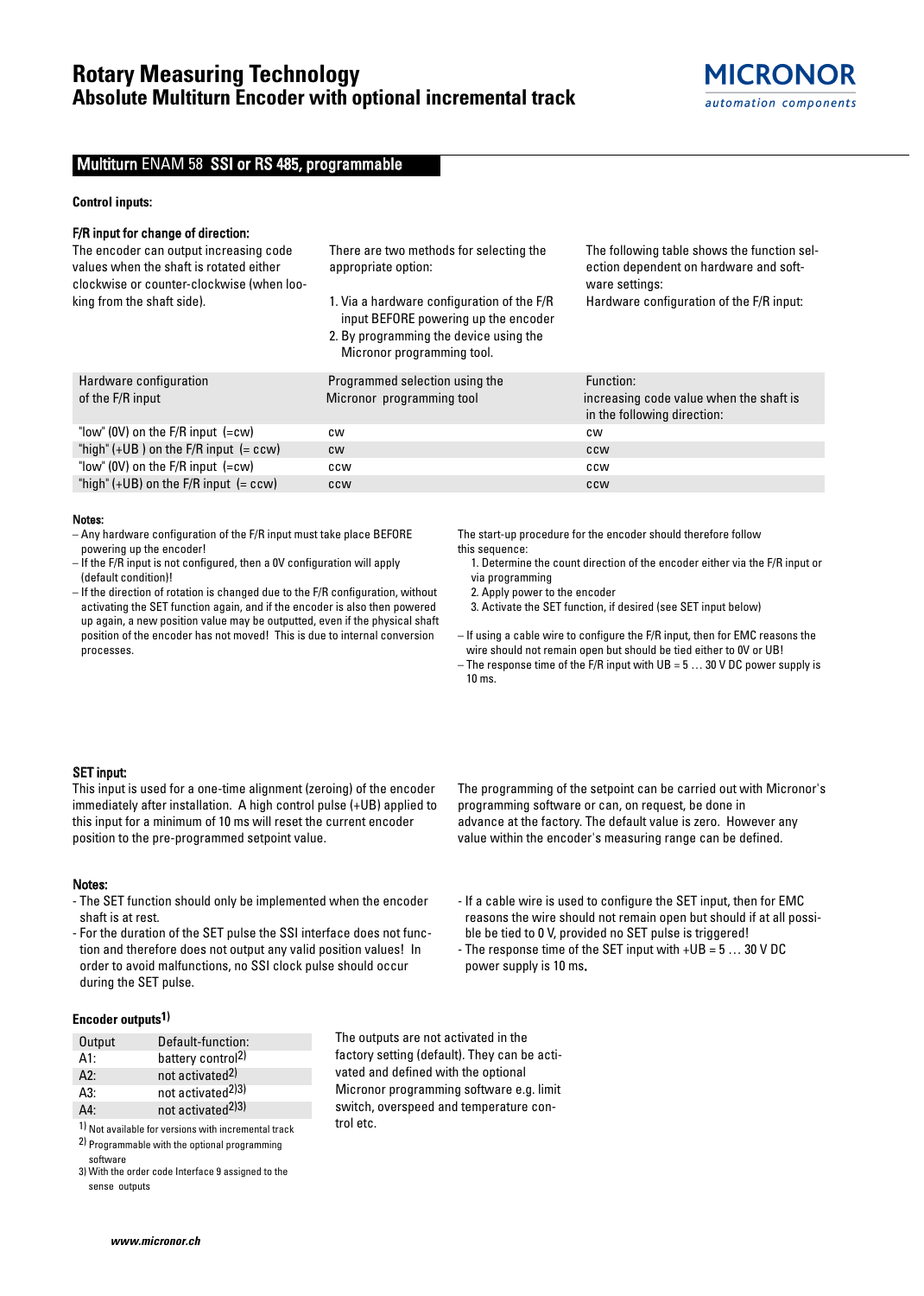# **Rotary Measuring Technology Absolute Multiturn Encoder with optional incremental track**

# Multiturn ENAM 58 SSI or RS 485, programmable

# Programmable function with optional

# Micronor software

Programmable features with optional programming tool

- Type of code
- Resolutions per revolution
- Number of revolution
- Total resolution
- Direction of rotation
- Offset for mechanical zero point compensation etc....



# Terminal assignment SSI Synchronous Serial interface with 12pin plug

| Signal:      | 0 <sup>V</sup> | $+UB$     | $+1$ | -  | $+b$   | - 1 | $n_{\rm T}$<br>০। | <b>VR</b> | A <sub>1</sub> | A <sub>2</sub> | A31                   | A4 <sup>1</sup>          | -<br>$\overbrace{\phantom{12332}}$ |
|--------------|----------------|-----------|------|----|--------|-----|-------------------|-----------|----------------|----------------|-----------------------|--------------------------|------------------------------------|
| Interface 9: |                |           |      |    |        |     |                   |           |                | 0 Vsense       | +UBsense              |                          |                                    |
| Pin:         |                |           |      |    | n<br>N | n   |                   |           |                | 10             | 1 <sup>2</sup><br>. . | 1 <sub>0</sub><br>$\sim$ | PH                                 |
| Col:         | Wh             | <b>BN</b> | GN   | YE | GY     | PK  | BU                | <b>RD</b> | BK             | VT             | GY<br>PK              | RD BU                    |                                    |

T: Clock signal<br>D: Data signal

value when using the programmable version). VR: Up/down input. As long as this input is active, decreasing code values are transmitted when shaft turning clockwise. PH: Plug housing

#### Insulate unused outputs before initial start-up A1, A2, A3, A4: outputs, with Micronor programmable

1)With the order code Interface 9 these outputs are assigned to the sense outputs. The sensor circuits are internally tied to the power supply. Special power supply units control the voltage drop in long cable runs via the voltage feedback. If the circuits are not being used, then they should be individually isolated and not connected.

# Terminal assignment (RS485 interface 12 pin plug):

| Signal: | 0V | $+UB$     | $T/R -$ | $T/R+$           | 211<br>-<br>Term <sup>z)</sup> | Term <sup>2)</sup><br>$\overline{\phantom{0}}$ |                 | <b>VR</b> |        |           | $\sim$ |  |
|---------|----|-----------|---------|------------------|--------------------------------|------------------------------------------------|-----------------|-----------|--------|-----------|--------|--|
| Pin     |    | -         |         |                  |                                |                                                | 71 <sub>1</sub> | $\Omega$  | 10<br> | 10<br>. . | PH     |  |
| Col.:   | WH | <b>BN</b> | GN      | <b>VE</b><br>. . |                                |                                                |                 | <b>RD</b> |        |           |        |  |

R = Receive-channel<br>T = Transmit-channel Transmit-channel

- PH = Plug housing
- VR: Up/down input. As long as this input (High-Level = + UB)is active, decreasing code values are transmitted when shaft turning clockwise.

1) There is no SET input for the P3001 version but it can likewise be implemented using the command "<ESC> QP" (Write preset).

2) For the version with external termination: if the termination is desired (terminating resistor 120 Ohm), then both connections are to be tied together by means of a jumper (0 Ohm).

# SSI interface with incremental track (A/B)):

| Signal: | 0V | $+UB$ | ÷<br>. . | +D | n<br>−ט    | $\sim$ T<br>ا ت | <b>VR</b> | $-$<br>D<br>D | ╺         | $\mathsf{A}$          | n.                   | $-$<br>Ξ |  |
|---------|----|-------|----------|----|------------|-----------------|-----------|---------------|-----------|-----------------------|----------------------|----------|--|
| Pin     |    | -     | c<br>u   | л. | $\sqrt{2}$ | $7*$            | c         |               | 10<br>1 U | $\overline{A}$<br>. . | $\overline{a}$<br>14 | PH       |  |
|         |    |       |          |    |            |                 |           |               |           |                       |                      |          |  |

Encoder Type ENAM 58 with stator coupling 2 wing



Encoder Type ENAM 58 with tether arm small



D: Data signal<br>ST: SET input. 1 SET input. The current position value is stored as new zero position (or the actual value is set to the preset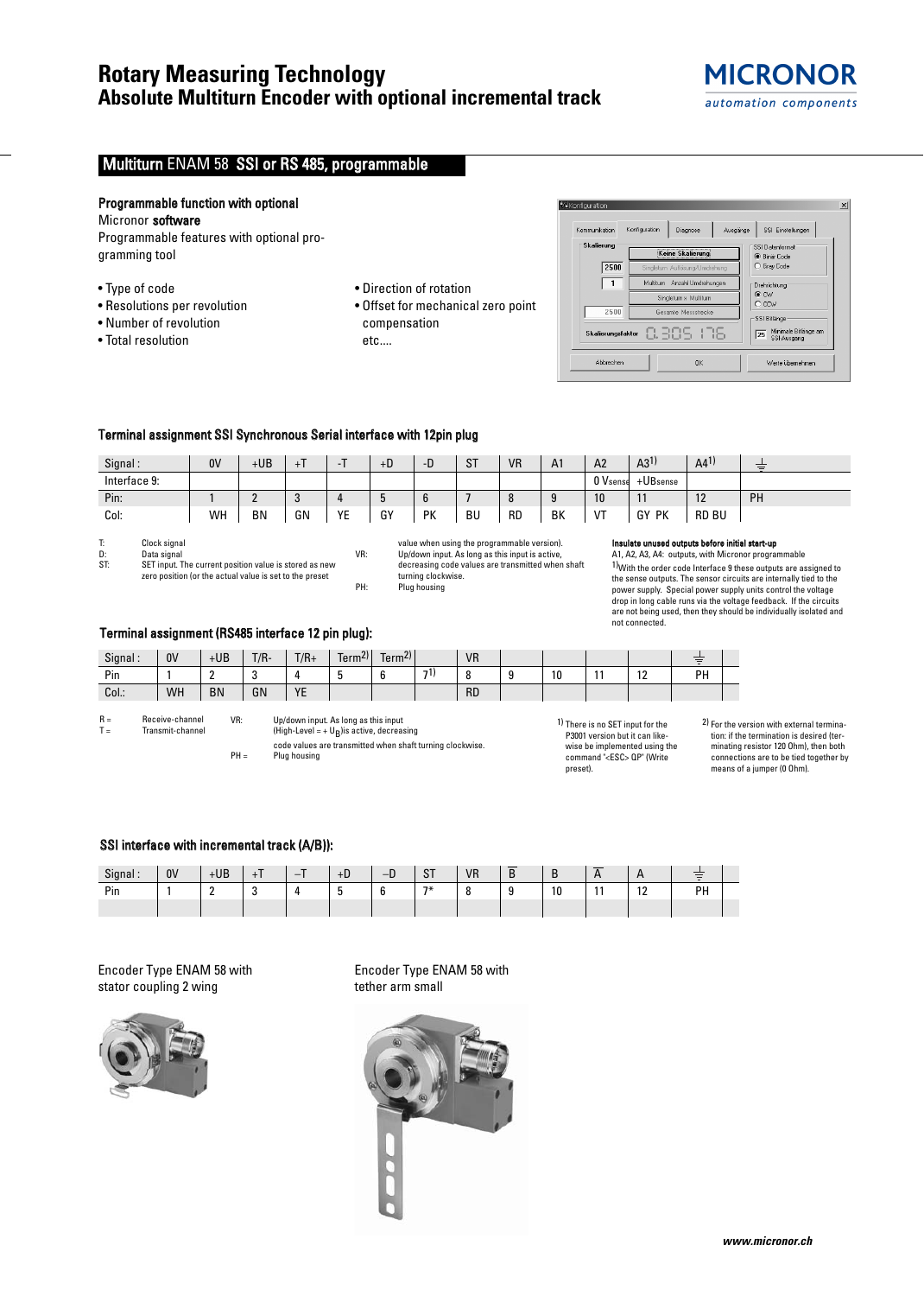# **Rotary Measuring Technology**

# **Absolute Multiturn Encoder with optional incremental track**



# Multiturn ENAM 58 SSI or RS 485, programmable

# Dimensions:





Bracket type 1



 $1$  torque stop slot Recommendation: Cyl. pin. acc. to DIN 7-04 2 | Cable, – securely installed: 55 mm – flexibly installed: 70 mm